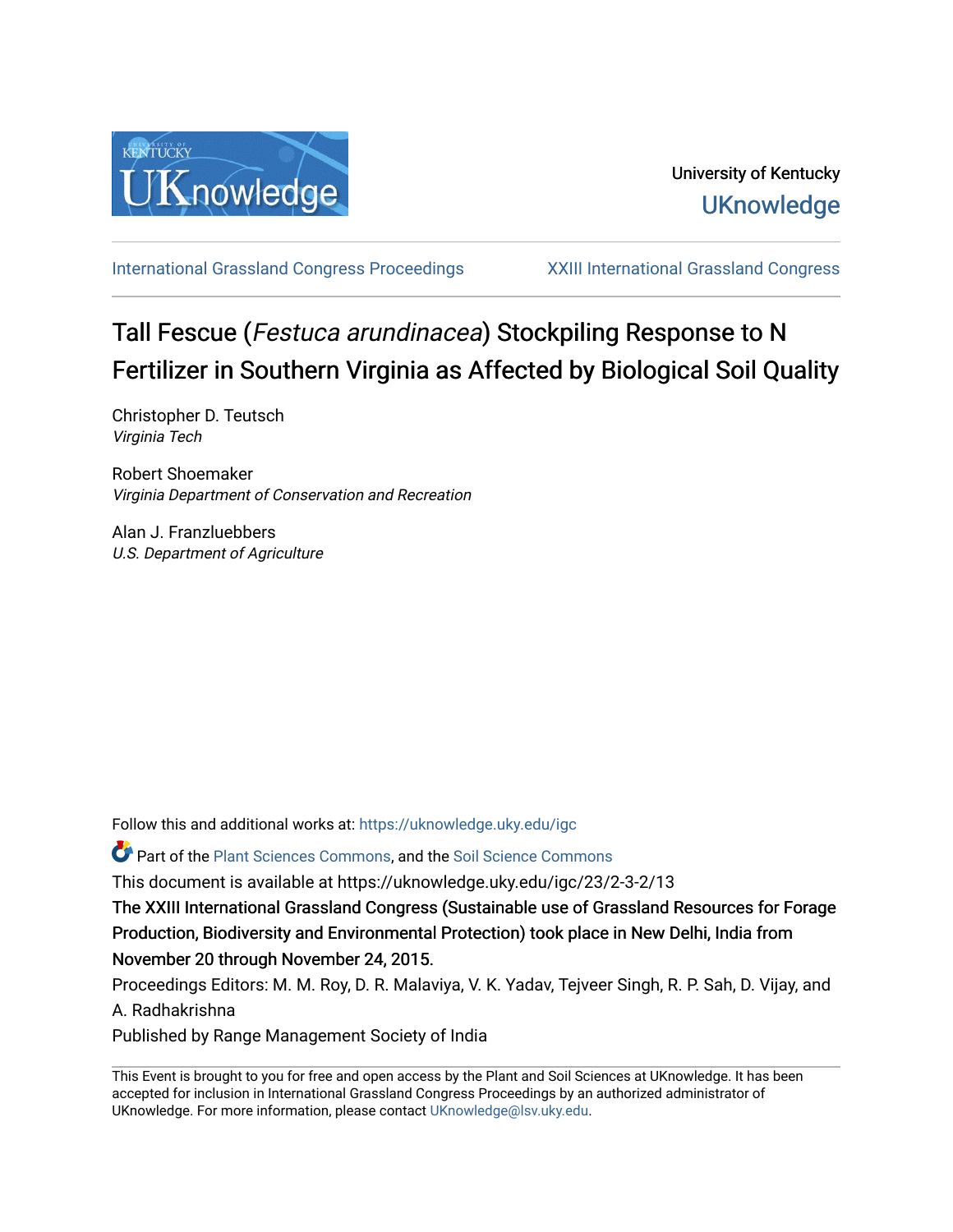Paper ID: 1321 **Theme 2.** Grassland production and utilization **Sub-theme 2.3.** Soil-plant-animal-human interrelationships

## **Tall fescue (***Festuca arundinacea***) stockpiling response to N fertilizer in southern Virginia as affected by biological soil quality**

# **Chris Teutsch<sup>1</sup> , Robert Shoemaker<sup>2</sup> \*, Alan Franzluebbers<sup>3</sup>**

<sup>1</sup>Virginia Tech, Blackstone, Virginia, United States <sup>2</sup>Virginia Department of Conservation and Recreation, Warrenton, Virginia, United States <sup>3</sup>USDA-Agricultural Research Service, Raleigh, North Carolina, United States \*Corresponding author e-mail: [robert.shoemaker@dcr.virginia.gov](mailto:robert.shoemaker@dcr.virginia.gov)

**Keywords:** Carbon, Nitrogen, Tall fescue

### **Introduction**

Cattlemen in the eastern USA profitably utilize endophyte-infected tall fescue (*Festuca arundinacea*) for fall-stockpiled winter grazing. Ergot alkaloid concentration in fescue tends to decline in winter. This improves the quality of fescue for grazing when the supply of other forage becomes limited on most farms. Tall fescue dry matter yields generally respond favorably to nitrogen (N) inputs, but response can be limited with summer application due to accumulation of biologically available N in soil. Research is needed to characterize a diversity of pastures for response to N fertilizer during fall stockpiling.

Biological soil quality can be estimated with a simple measure of soil respiration following rewetting of dried soil (Franzluebbers *et al.*, 2000). The flush of  $CO<sub>2</sub>$  following rewetting of dried soil has been related to the quantity of N mineralized during longer term incubations (Franzluebbers and Haney, 2006) and to N uptake in field studies of forage growth (Haney *et al*., 2001).

Soil was collected from a set of pastures in southern Virginia to characterize biological soil quality and determine dry matter yield response to fertilizer N inputs.

### **Materials and Methods**

In 2014, three tall fescue pastures owned by cattlemen in southern Virginia near Blackstone were selected, as they were thought to represent a gradient in overall productivity from medium to high. In each pasture, a randomized complete block design was laid out in 64 plots measuring 3 m x 6 m each. Soil was sampled at 0-10 cm depth in August 2014 by compositing 8 cores from each of four replicate blocks at each site. The composite soil samples were analyzed for the flush of  $CO<sub>2</sub>$  during 3 days following rewetting of dried soil at the USDA-ARS laboratory in Raleigh, North Carolina. Nitrogen fertilizer treatments were applied at  $0, 45, 90$ , and  $134$  kg N ha<sup>-1</sup> in early September. Nitrogen sources were ammonium nitrate, urea + agrotain @ 2 L Mg<sup>-1</sup>, urea + agrotain @ 4 L Mg<sup>-1</sup>, urea + agrotain @ 6 L Mg<sup>-1</sup>, and urea alone. The experimental area was fenced to not allow grazing. Plots were harvested from 1.5 m x 6 m sections in early January 2015. Reported yields are the average for the various N sources. An economic analysis compared stockpiling fescue versus purchasing hay with different price structures for hay and commercial nitrogen fertilizer.

### **Results and Discussion**

Tall fescue biomass accumulated in a mostly linear manner at all three sites (Figure 1). With application of 90 kg N ha<sup>-1</sup>, dry matter (DM) accumulation was  $10.4 + 4.6$  kg DM kg<sup>-1</sup> N on the Harrison pasture,  $16.5 + 12.9$  kg DM kg<sup>-1</sup> N on the Morris pasture, and  $7.8 + 4.8$  kg DM kg<sup>-1</sup> N on the Roberts pasture. Yield response, compared to purchasing adequate quality hay, was marginally profitable at two of the three sites, assuming  $\text{SUSD }170 \text{ Mg}^{-1}$  of hay (15% moisture) and cost of N fertilizer at  $SUSD$  2.20 kg<sup>-1</sup> N (equivalent response of 10.0 kg DM kg<sup>-1</sup> N). If hay cost only  $SUSD$  100 Mg<sup>-1</sup>, then the break-even response would be 17.0 kg DM  $kg^{-1}N$  and none of the observed responses would have been profitable. If, however, fertilizer N cost only \$USD 1.10 kg<sup>-1</sup> N and hay was worth \$USD 170  $Mg^{-1}$ , then the break-even response would be 5.0, and fertilizing all fields would have been profitable.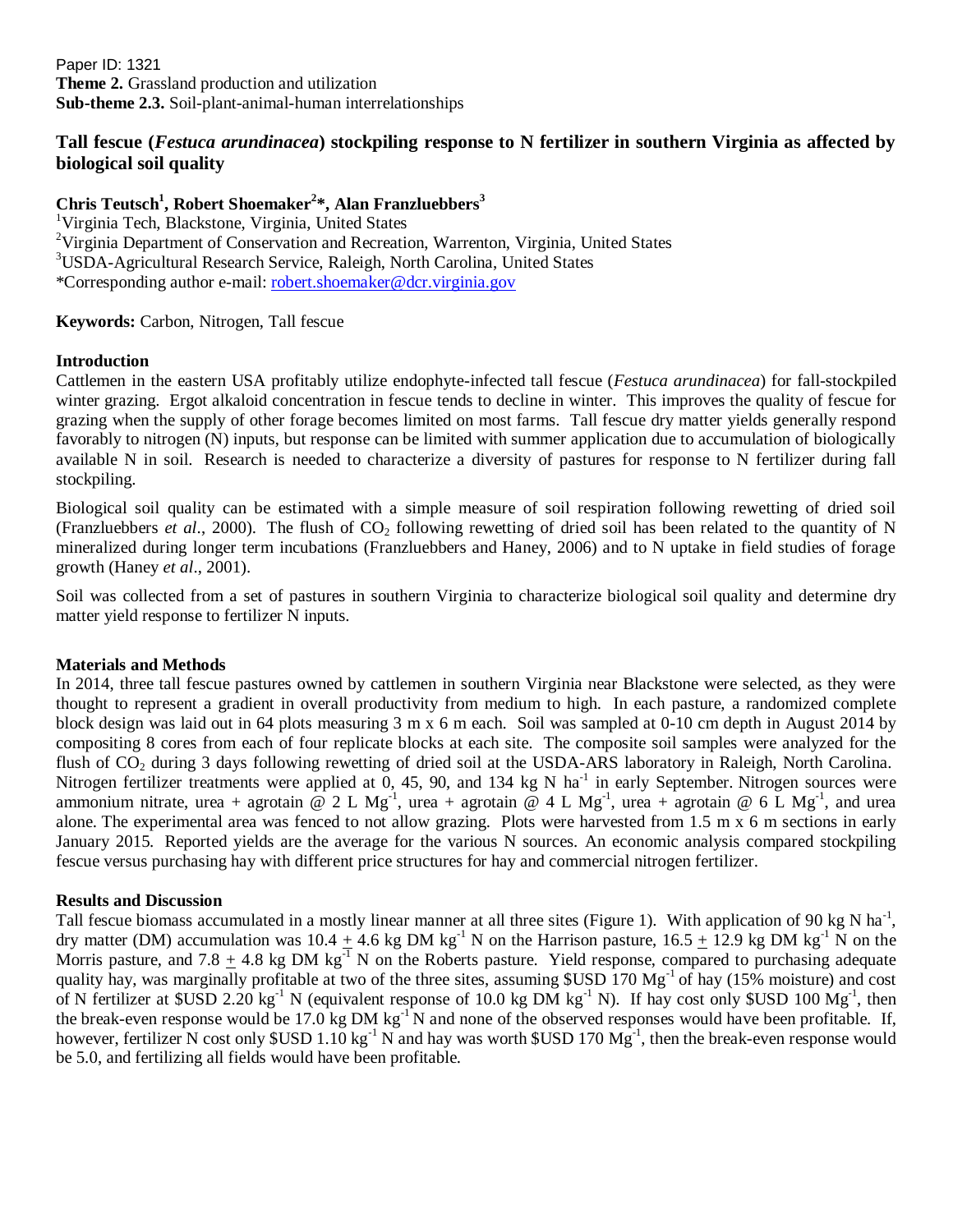

Fig. 1: Tall fescue stockpile yield in response to late summer N fertilizer application on the three farms in southern Virginia

As a measure of soil biologically quality (and hence a measure of biologically available N), the flush of  $CO<sub>2</sub>$  following rewetting of dried soil indicated an optimum condition at ~300 mg C kg<sup>-1</sup> soil (3 days)<sup>-1</sup>(Figure 2). 60% of the variation among the four replicates at each of the three pastures was explained by the flush of  $CO<sub>2</sub>$ . The low yield with low flush of CO<sup>2</sup> was expected, as it was highly consistent with previous data collected (Franzluebbers and Brock, 2007). However, the decline in yield response with flush of  $CO_2$  values exceeding (300 mg C kg<sup>-1</sup> soil)<sub>0-3 days</sub> was not expected to be as strong as observed, so further investigation is warranted to verify this relationship. The decline in yield with high flush of  $CO<sub>2</sub>$  is hypothesized to be from a large accumulation of C-rich and N-poor surface residues under certain pasture conditions (Franzluebbers, 1999). These results also do not account for residual inorganic N in surface soil. These data will be collected but not yet available. As a predictive tool for N availability, the flush of  $CO_2$  following rewetting of dried soil needs to be used in conjunction with residual inorganic N concentration.



Fig. 2: Relative tall fescue yield without N compared with full N application in relationship to the flush of CO<sub>2</sub> as a biological soil quality indicator

#### **Conclusion**

Tall fescue yield minimally increased with fertilizer N application at all sites. The cost to to obtain more dry matter for the beef herd, either through stockpiling or supplemental hay purchases, needs to be carefully considered. Other costs also need to be considered because increased N fertilization may inhibit clover growth, reduce soil pH, and increase longterm lime costs. The cost to feed stockpiled fescue is likely less labor and equipment intensive compared to feeding hay.